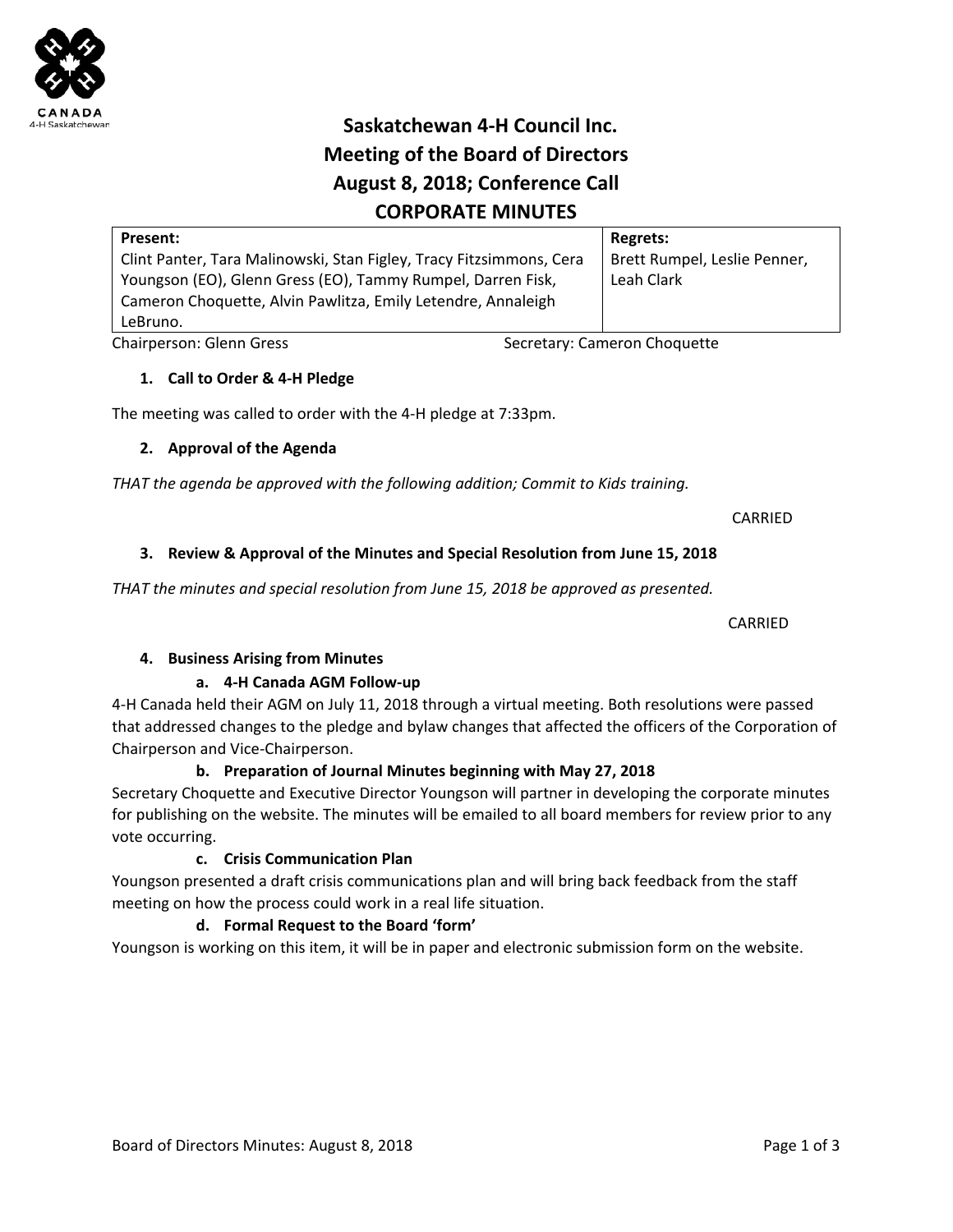

### **5. Correspondence**

# **a. July 25 Email – Outgoing YAC on selection of incoming YAC**

*THAT the outgoing Youth Advisory Committee member to 4‐H Canada be permitted to participate in the selection of the incoming Youth Advisory Committee member to 4‐H Canada through a regularly scheduled Selections Committee meeting. CARRIED* 

# **b. Follow‐up "Baby Beef Class" – non 4‐H members with spring calves**

A class such as this poses significant liability to the organization because non 4‐H members are participating in a 4‐H event, but are not covered under our insurance policy. Management will send a follow up communication reiterating this position and outlining opportunities for other individuals to participate in 4‐H events in a manner that does not pose liability to the Council.

### **6. Reports**

- **a. Selections recommendations attached.**
- **b. Governance recommendations attached.**
- **c. Program Policy recommendations attached.**

A brief discussion was held on imposing a possible fee in order to file a complaint for livestock shows. This could be a strategy to reduce nuisance complaints.

- **d. Finance recommendations attached.**
- **e. Urban Diversification**

The potential to have a pilot project ready for September‐October may be unlikely as resources may not be ready in time. Staff are currently working on developing a draft policy to provide structure to the urban program. Project can be run on a cost recovery basis, based on preliminary projections.

#### **f. Record Book**

The committee has been very productive in reviewing the current record book complement. The aim is to recommend three or four final record books for everyone to use. The committee is looking to meet in person in order to accomplish this in a more effective manner.

#### **g. Dangerous Projects**

Committee is currently waiting on a legal opinion from our corporate solicitor. Our insurance provider has given their approval to the current process.

# **h. 4‐H Canada LS2019**

The conference will focus on all four pillars of 4‐H Canada. The Leadership Awards will be on January 31, 2018 at Remai Modern. We will be leading the Saskatchewan Night at the Dalmeny Curling Rink.

*THAT the committee reports and attached recommendations be approved as presented.* 

 $\overline{\text{CARRIED}}$ .

#### **7. New Business**

# a. **Leader Screening**

*THAT the leader screening list be approved as presented.* 

 $\overline{\text{CARRIED}}$ .